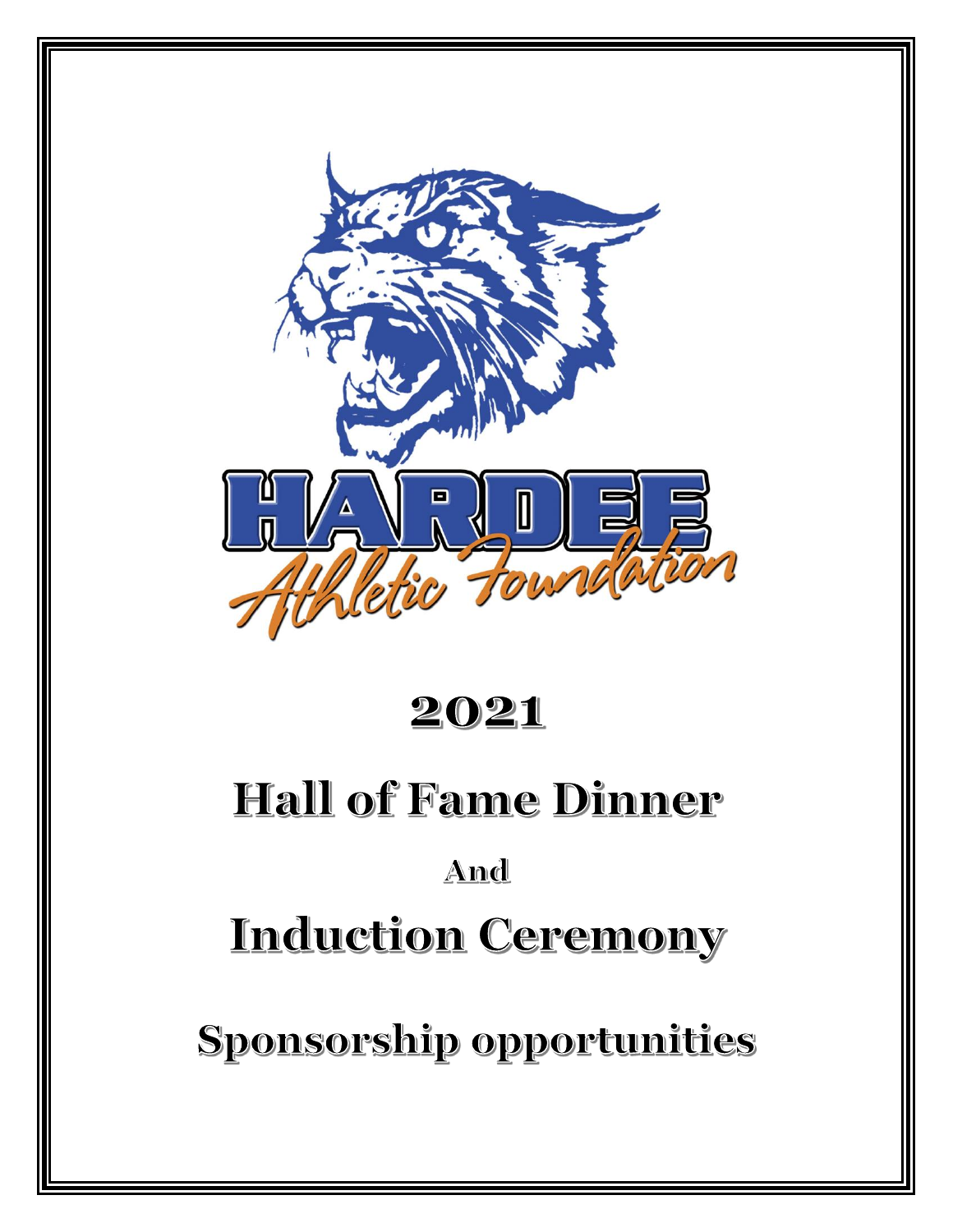# **Hardee Athletic Foundation Hall of Fame Dinner and Induction Ceremony**

## **Join us for the 10th Annual Dinner! October 23, 2021**

### We are happy that Hardee County is getting back to in person events. We are excited to see the enthusiasm this bring especially this fall in our community.

Sponsorships are now available for the 10<sup>th</sup> Hardee Athletic Foundation Hall of Fame Induction Dinner. We hope you will continue to join us in supporting this community event. Hardee Athletic Foundation, Inc. is a non-profit organization supporting Hardee athletes through grants, scholarships and educational incentives. The foundation's mission is to help raise funding and provide support for Hardee County athletes. We desire to help all athletes succeed on and off the playing field.

The Hall of Fame Inductee for 2021 is *Jean Barwick*. Jean has made immeasurable contributions to Hardee Athletics, coaching bowling for over 49 years. She is involved with the youth of our community as an instructor, business owner (youth bowling scholarship program) encourager and friend.

We are excited for Mrs. Jean Barwick to join the other Hall of Fame members on the Hall of Fame Wall at Wildcat Stadium. Wall sponsorship opportunities with a choice of logo brick sizes are available or you may purchase an individual engraved brick. To view the wall or bricks please visit our web page or see our Facebook page photos. A set of bricks will be added to the "Wildcat Way" area as we will be recognizing the *1982 Hardee Senior High Baseball Team* that completed their 1982 season as the Regional Champions finishing a win shy of the State Final Four Championship. The team was coached by Hall of Famers Derrel Bryan and Matt Scott. Many members of the 1982 team live in the community and have contributed through the years in many ways to continue the legacy of the Hardee Wildcats.

• HAF supports athletes in all sports with grants to assist them in attending camps to enhance their ability in individual sports and offer opportunities to gain recognition from college coaches that rural high school athletes miss out on. The grant is based on application approval with proof of attendance and receipts as a reimbursement.

- HAF awards scholarships each year to Hardee High Graduates.
- HAF sponsors an athletic academic coach for athletes at HHS who monitors grades, assists with college prep test registration, grant applications and arranges for a tutor when needed.

• HAF provides funding for ACT/SAT testing fees and the college clearing house potential college athletes are required to register for. These costs are rising each year (average cost per athlete is \$200). We also provide a college test prep instructor who conducts ACT/SAT test prep for student athletes each semester to better prepare them for success on the college entrance exams.

HAF annual gift membership levels range from \$100 to \$1000 and above for a Wildcat Alumni Group member. A dinner sponsorship counts as membership each year. A monthly recurring gift option is also available. These gifts allow HAF to offer more athletes a chance to showcase their talent. Please check out the variety of sponsorship opportunities offered for the dinner and ceremony that best suits your desire to help our athletes. Let us help you find the right package that fits your budget and marketing goals.

Thank you for your support!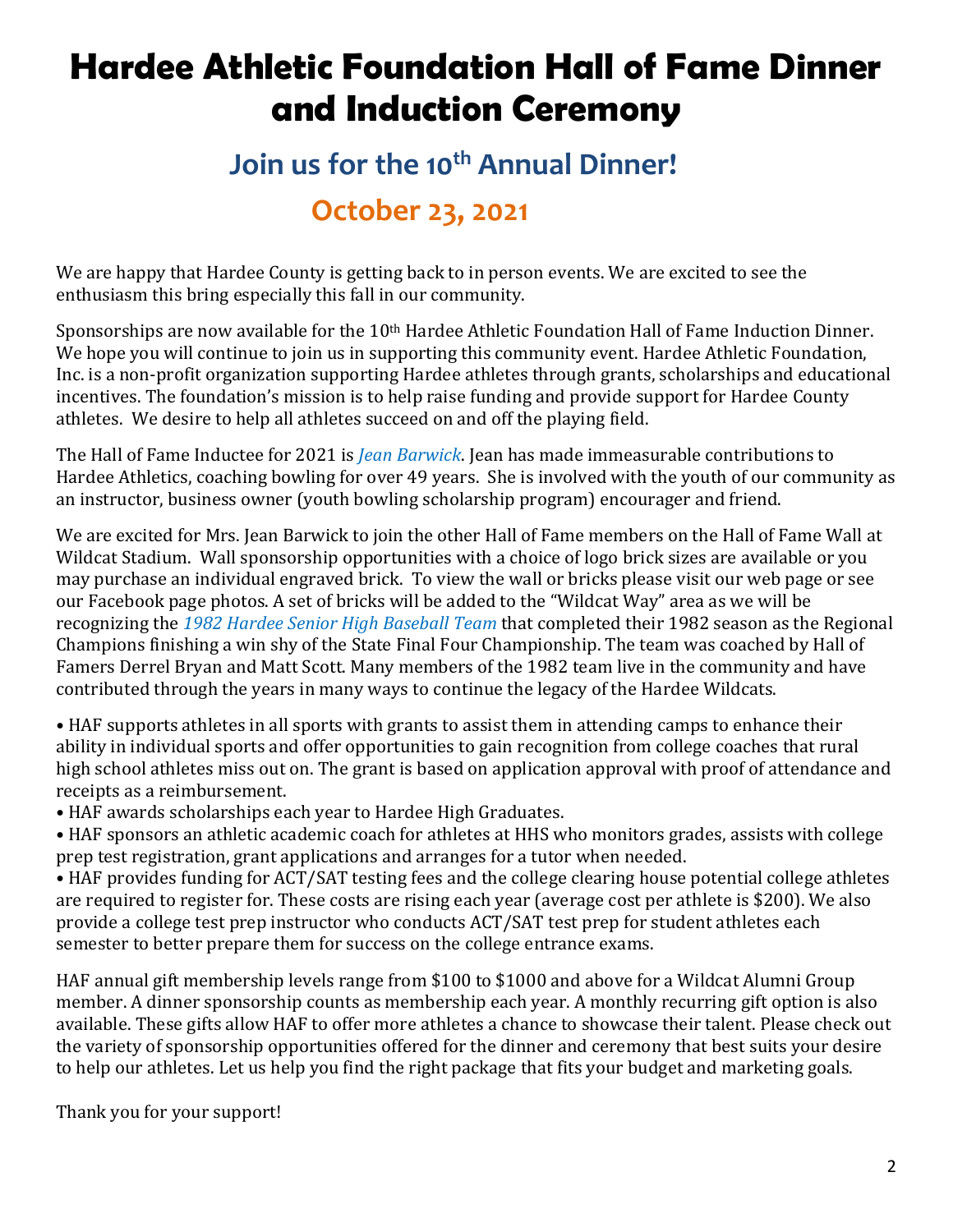# **Sponsorship Opportunities**

### **Sponsorship Packages: (Circle Preferred Level):**

| <b>Type</b>                   | <b>Recognition</b><br><b>During Event</b><br><b>Includes Logo</b><br><b>Video Screen</b>        | <b>Table</b><br>for 8 | <b>Event Program</b><br>Ad              | <b>Web and</b><br><b>Digital Ads</b> | <b>Facebook</b><br>Page<br><b>Promotion</b> | <b>Event</b><br><b>Sign</b>  | Promo<br><b>Items</b> | <b>Radio</b><br><b>Recognition</b> | <b>Print</b><br>Ads | <b>Decal</b> |
|-------------------------------|-------------------------------------------------------------------------------------------------|-----------------------|-----------------------------------------|--------------------------------------|---------------------------------------------|------------------------------|-----------------------|------------------------------------|---------------------|--------------|
| \$8,000 up<br>Wildcat         | Yes, Event<br>multiple x<br>Large Logo on<br>video screen<br>@ event & all<br><b>HAF</b> events | Yes $x$ 2             | <b>Back Cover</b><br>with Large<br>Logo | Yes                                  | Yes                                         | Banner<br>& Table<br>Signage | Yes                   | Yes                                | Yes                 | Yes          |
| \$5,000<br>Legacy             | Yes<br>Event<br>multiple x<br>Large Logo on<br>video screen<br>$@$ event                        | Yes $\times$ 2        | <b>Full Page</b><br>Large Logo          | Yes                                  | Yes                                         | Banner<br>& Table<br>Signage | Yes                   | Yes                                | Yes                 | Yes          |
| \$3,000<br><b>Dinner</b>      | Yes<br>Dinner Intro<br>Large Logo<br>video screen                                               | Yes                   | <b>Full Page</b><br>Large Logo          | Yes                                  | Yes                                         | Banner<br>& Table<br>Signage | Yes                   | Yes                                | Yes                 | Yes          |
| \$2,500<br>Team/<br>Program   | Yes<br>Program Intro<br>Large Logo<br>video screen                                              | Yes                   | Half Page<br>with large<br>logo         | Yes                                  | Yes                                         | Banner<br>& Table<br>Signage | Yes                   | Yes                                | Yes                 | Yes          |
| \$1,000<br>Event              | Yes<br>Logo on<br>video screen                                                                  | Yes                   | Large Color<br>Logo                     | Yes                                  | Yes                                         | Banner<br>& Table<br>Signage | Yes                   | Yes                                | Yes                 | Yes          |
| \$500<br><b>Table Sponsor</b> | Yes                                                                                             | Yes                   | Color Logo                              | Yes                                  | Yes                                         | Table<br>Signage             | <b>No</b>             | <b>No</b>                          | No                  | No           |

### ➢ **PRINT ADVERTISEMENT**

Print advertisements will be placed in a variety of formats that may include area newspapers, restaurant, cards, signs, all invitations and printed flyers. Printed advertisements will include your business name and logo as an official sponsor of the event. The **sponsorship deadline** to ensure logos in **print ad materials** and **invitations** is **July 30.** Each sponsor will also receive a color logo in the Dinner Program. The size of the ad is shown in the table above.

### ➢ **WEBSITE & SOCIAL MEDIA**

Sponsors will receive promotion during the week of and prior to the event on Hardee Athletic Foundation's web page and social media sites including emails, Facebook and Instagram.

### ➢ **EVENT SIGNAGE**

There will be two banners featuring your business name and logo displayed prominently at the event. Logo Table signage with logo will be provided to recognize your business.

### ➢ **DIGITAL ADVERTISEMENT**

Each sponsor logo will be featured on the two large screens prior to the event and during the presentation at the event.

### ➢ **RADIO RECOGNITION**

Each sponsor will be recognized during promotion of event on local and area radio stations.

**For more information please contact: Tanya Royal 863-781-0358** [hardeeathleticfoundation@gmail.com](mailto:hardeeathleticfoundation@gmail.com) www.haf-online.org